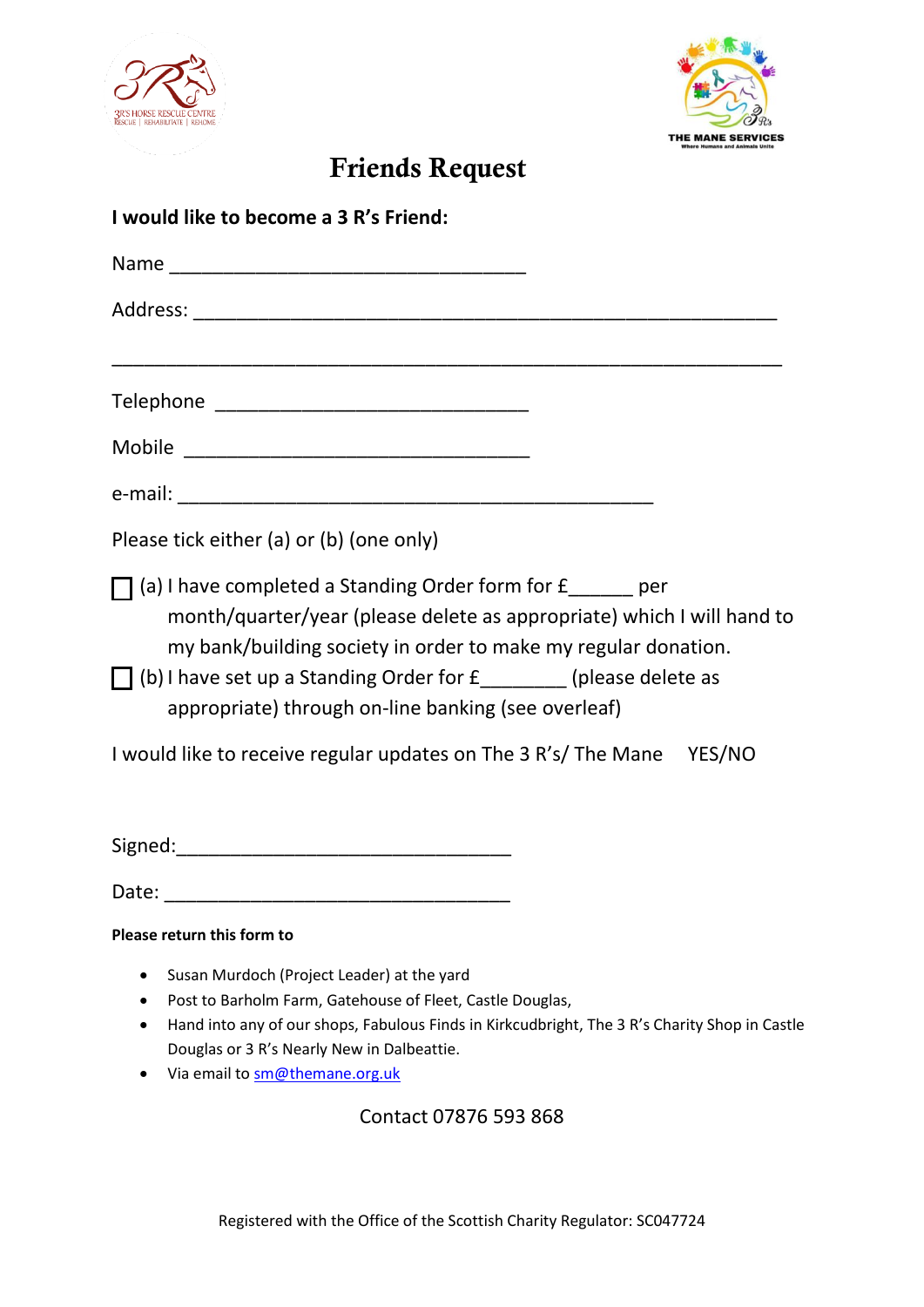

![](_page_1_Picture_1.jpeg)

# **Setting up a Standing Order for The 3 R's & The Mane Friends On-line**

If you'd prefer to set up a Standing Order electronically, here are our bank details:

## **Our Bank** – TSB

**Our Branch** Castle Douglas

**Our Account Name:** The 3 R's Horse Rescue Centre

**Our Sort Code** 87 70 62

**Our Account Number** 77809968

Please don't forget to Gift Aid

![](_page_1_Picture_10.jpeg)